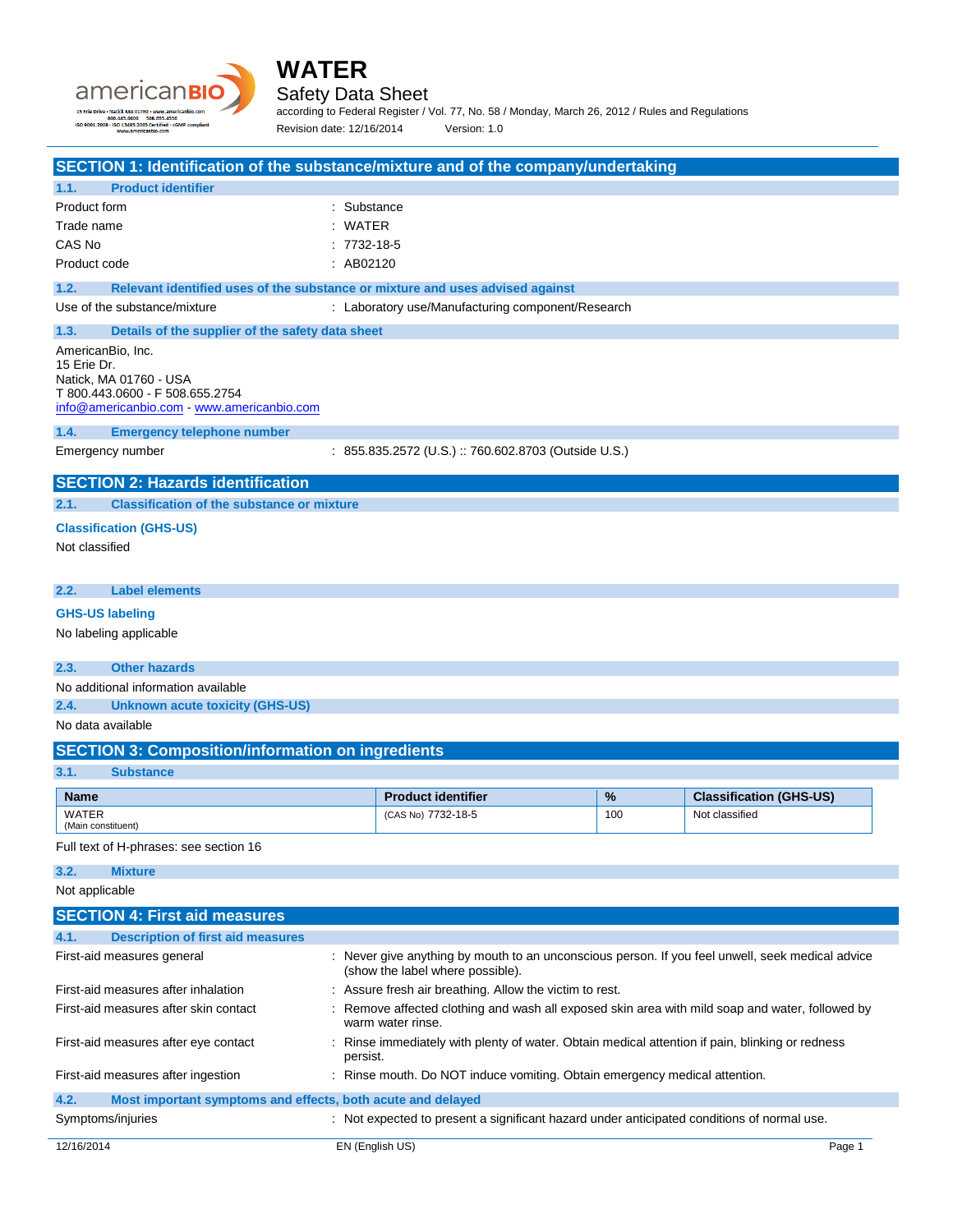### **WATER**

#### Safety Data Sheet

according to Federal Register / Vol. 77, No. 58 / Monday, March 26, 2012 / Rules and Regulations

| Indication of any immediate medical attention and special treatment needed<br>4.3. |                                                                                                                                                                                            |  |
|------------------------------------------------------------------------------------|--------------------------------------------------------------------------------------------------------------------------------------------------------------------------------------------|--|
| No additional information available                                                |                                                                                                                                                                                            |  |
| <b>SECTION 5: Firefighting measures</b>                                            |                                                                                                                                                                                            |  |
| <b>Extinguishing media</b><br>5.1.                                                 |                                                                                                                                                                                            |  |
| suitable extinguishing media                                                       | : Foam. Dry powder. Carbon dioxide. Water spray. Sand.                                                                                                                                     |  |
| Unsuitable extinguishing media                                                     | : Do not use a heavy water stream.                                                                                                                                                         |  |
| 5.2.<br>Special hazards arising from the substance or mixture                      |                                                                                                                                                                                            |  |
| No additional information available                                                |                                                                                                                                                                                            |  |
| 5.3.<br><b>Advice for firefighters</b>                                             |                                                                                                                                                                                            |  |
| Firefighting instructions                                                          | : Use water spray or fog for cooling exposed containers. Exercise caution when fighting any<br>chemical fire. Avoid (reject) fire-fighting water to enter environment.                     |  |
| Protection during firefighting                                                     | : Do not enter fire area without proper protective equipment, including respiratory protection.                                                                                            |  |
| <b>SECTION 6: Accidental release measures</b>                                      |                                                                                                                                                                                            |  |
| Personal precautions, protective equipment and emergency procedures<br>6.1.        |                                                                                                                                                                                            |  |
| 6.1.1.<br>For non-emergency personnel                                              |                                                                                                                                                                                            |  |
| <b>Emergency procedures</b>                                                        | : Evacuate unnecessary personnel.                                                                                                                                                          |  |
| 6.1.2.<br>For emergency responders                                                 |                                                                                                                                                                                            |  |
| Protective equipment                                                               | : Equip cleanup crew with proper protection.                                                                                                                                               |  |
| <b>Emergency procedures</b>                                                        | : Ventilate area.                                                                                                                                                                          |  |
| 6.2.<br><b>Environmental precautions</b>                                           |                                                                                                                                                                                            |  |
|                                                                                    | Prevent entry to sewers and public waters. Notify authorities if liquid enters sewers or public waters.                                                                                    |  |
| 6.3.<br>Methods and material for containment and cleaning up                       |                                                                                                                                                                                            |  |
| Methods for cleaning up                                                            | : Soak up spills with inert solids, such as clay or diatomaceous earth as soon as possible. Collect<br>spillage. Store away from other materials.                                          |  |
| 6.4.<br><b>Reference to other sections</b>                                         |                                                                                                                                                                                            |  |
| See Heading 8. Exposure controls and personal protection.                          |                                                                                                                                                                                            |  |
| <b>SECTION 7: Handling and storage</b>                                             |                                                                                                                                                                                            |  |
| 7.1.<br><b>Precautions for safe handling</b>                                       |                                                                                                                                                                                            |  |
| Precautions for safe handling                                                      | : Wash hands and other exposed areas with mild soap and water before eat, drink or smoke and<br>when leaving work. Provide good ventilation in process area to prevent formation of vapor. |  |
| 7.2.<br>Conditions for safe storage, including any incompatibilities               |                                                                                                                                                                                            |  |
| Storage conditions                                                                 | : Keep only in the original container in a cool, well ventilated place away from : Direct sunlight.<br>Keep container closed when not in use.                                              |  |
| Incompatible products                                                              | : Strong bases. strong acids.                                                                                                                                                              |  |
| Incompatible materials                                                             | Sources of ignition. Direct sunlight.                                                                                                                                                      |  |
| <b>Specific end use(s)</b><br>7.3.                                                 |                                                                                                                                                                                            |  |
| No additional information available                                                |                                                                                                                                                                                            |  |
| <b>SECTION 8: Exposure controls/personal protection</b>                            |                                                                                                                                                                                            |  |
| 8.1.<br><b>Control parameters</b>                                                  |                                                                                                                                                                                            |  |
| No additional information available                                                |                                                                                                                                                                                            |  |
|                                                                                    |                                                                                                                                                                                            |  |

| 8.2.              | <b>Exposure controls</b>      |                                           |
|-------------------|-------------------------------|-------------------------------------------|
|                   | Personal protective equipment | : Avoid all unnecessary exposure.         |
| Hand protection   |                               | : Wear protective gloves.                 |
| Eye protection    |                               | : Chemical goggles or safety glasses.     |
|                   | Respiratory protection        | : Wear approved mask.                     |
| Other information |                               | : When using, do not eat, drink or smoke. |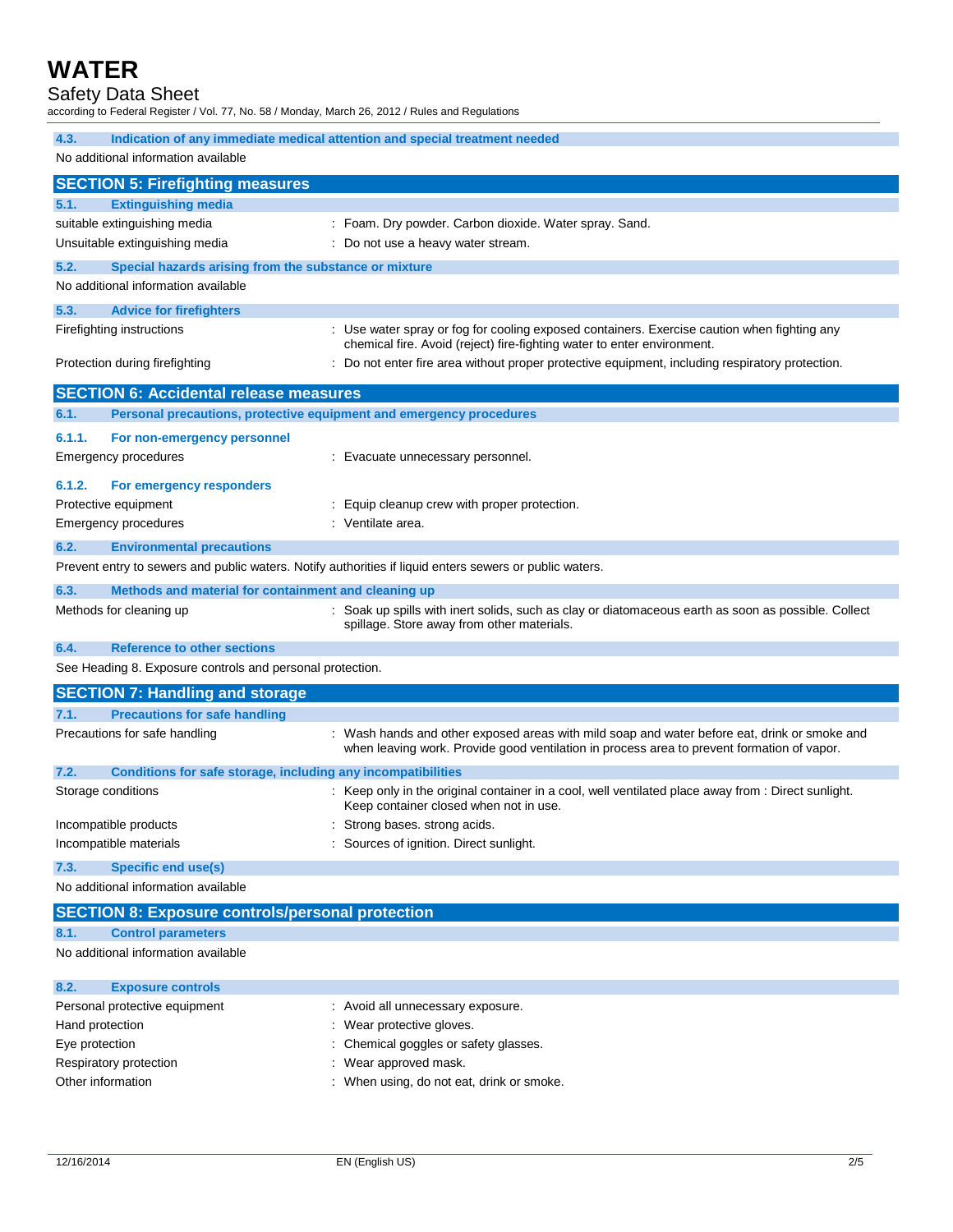# **WATER**

Safety Data Sheet

according to Federal Register / Vol. 77, No. 58 / Monday, March 26, 2012 / Rules and Regulations

| <b>SECTION 9: Physical and chemical properties</b> |                                                       |  |  |
|----------------------------------------------------|-------------------------------------------------------|--|--|
| 9.1.                                               | Information on basic physical and chemical properties |  |  |
| Physical state                                     | Liquid                                                |  |  |
| Color                                              | Colorless.                                            |  |  |
| Odor                                               | characteristic.                                       |  |  |
| Odor threshold                                     | No data available                                     |  |  |
| рH                                                 | No data available                                     |  |  |
| Relative evaporation rate (butyl acetate=1)        | No data available                                     |  |  |
| Melting point                                      | No data available                                     |  |  |
| Freezing point                                     | No data available                                     |  |  |
| Boiling point                                      | No data available                                     |  |  |
| Flash point                                        | No data available                                     |  |  |
| Self ignition temperature                          | No data available                                     |  |  |
| Decomposition temperature                          | No data available                                     |  |  |
| Flammability (solid, gas)                          | No data available                                     |  |  |
| Vapor pressure                                     | No data available                                     |  |  |
| Relative vapor density at 20 °C                    | No data available                                     |  |  |
| Relative density                                   | No data available                                     |  |  |
| Solubility                                         | No data available                                     |  |  |
| Log Pow                                            | No data available                                     |  |  |
| Log Kow                                            | No data available                                     |  |  |
| Viscosity, kinematic                               | No data available                                     |  |  |
| Viscosity, dynamic                                 | No data available                                     |  |  |
| <b>Explosive properties</b>                        | No data available                                     |  |  |
| Oxidizing properties                               | No data available                                     |  |  |
| <b>Explosive limits</b>                            | No data available                                     |  |  |
| <b>Other information</b><br>9.2.                   |                                                       |  |  |
| No additional information available                |                                                       |  |  |
| <b>SECTION 10: Stability and reactivity</b>        |                                                       |  |  |
|                                                    |                                                       |  |  |

| 10.1.            | <b>Reactivity</b>                                    |                  |
|------------------|------------------------------------------------------|------------------|
|                  | No additional information available                  |                  |
| 10.2.            | <b>Chemical stability</b>                            |                  |
| Not established. |                                                      |                  |
| 10.3.            | <b>Possibility of hazardous reactions</b>            |                  |
| Not established. |                                                      |                  |
| 10.4.            | <b>Conditions to avoid</b>                           |                  |
|                  | Direct sunlight. Extremely high or low temperatures. |                  |
| 10.5.            | <b>Incompatible materials</b>                        |                  |
|                  | strong acids. Strong bases.                          |                  |
| 10.6.            | <b>Hazardous decomposition products</b>              |                  |
|                  | fume. Carbon monoxide. Carbon dioxide.               |                  |
|                  | <b>SECTION 11: Toxicological information</b>         |                  |
| 11.1.            | Information on toxicological effects                 |                  |
| Acute toxicity   |                                                      | : Not classified |

| 12/16/2014                        | EN (English US)  | 3/5 |
|-----------------------------------|------------------|-----|
| Carcinogenicity                   | : Not classified |     |
| Germ cell mutagenicity            | : Not classified |     |
| Respiratory or skin sensitization | : Not classified |     |
| Serious eye damage/irritation     | : Not classified |     |
| Skin corrosion/irritation         | : Not classified |     |
| ACUTE TOXICITY                    | : NOT Classified |     |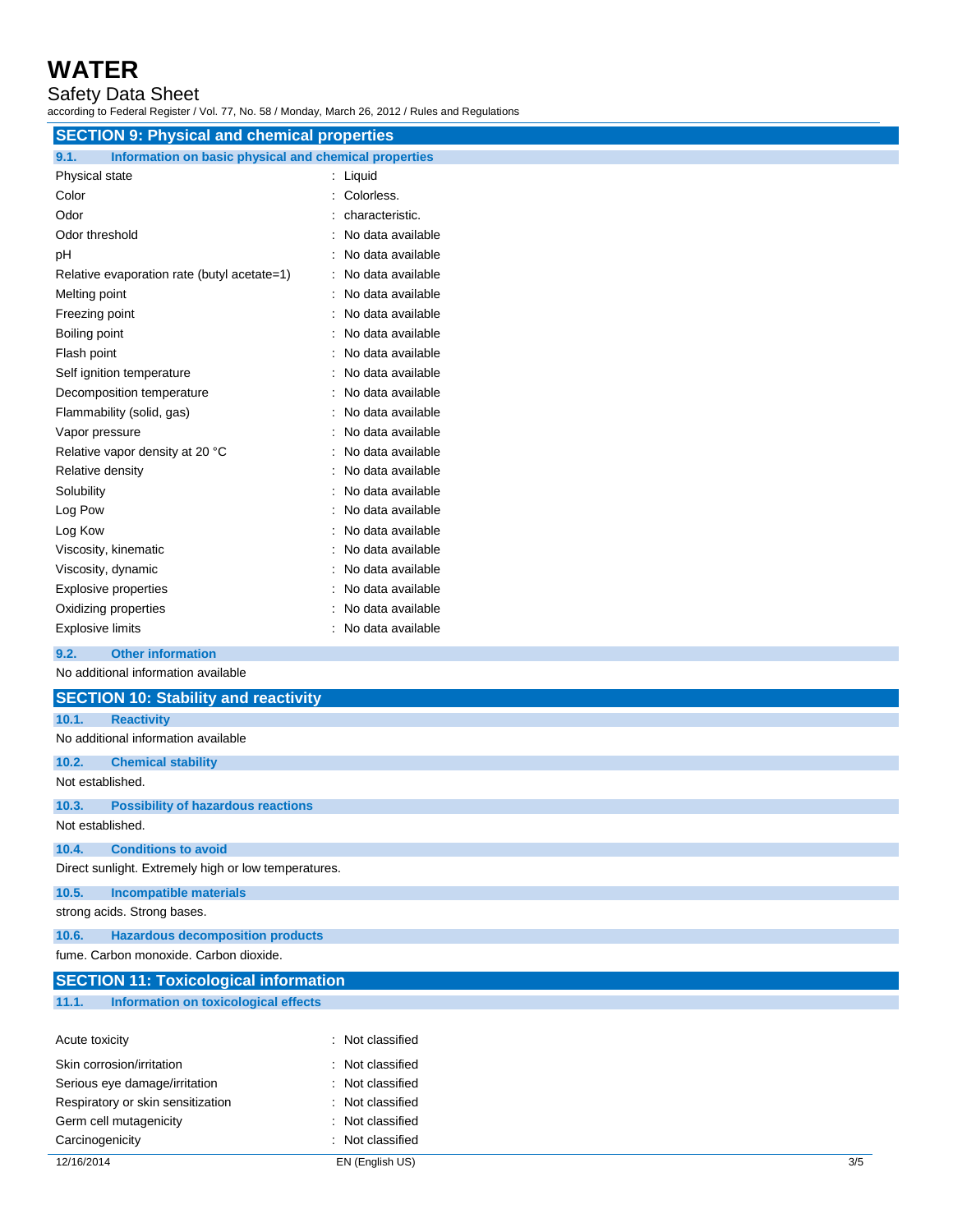## **WATER**

#### Safety Data Sheet

according to Federal Register / Vol. 77, No. 58 / Monday, March 26, 2012 / Rules and Regulations

| Reproductive toxicity<br>Specific target organ toxicity (single exposure) | Not classified<br>Not classified                                    |
|---------------------------------------------------------------------------|---------------------------------------------------------------------|
| Specific target organ toxicity (repeated<br>exposure)                     | : Not classified                                                    |
| Aspiration hazard                                                         | : Not classified                                                    |
| Potential Adverse human health effects and<br>symptoms                    | : Based on available data, the classification criteria are not met. |

| <b>SECTION 12: Ecological information</b>           |                                                                           |
|-----------------------------------------------------|---------------------------------------------------------------------------|
| 12.1.<br><b>Toxicity</b>                            |                                                                           |
| No additional information available                 |                                                                           |
| 12.2.<br><b>Persistence and degradability</b>       |                                                                           |
| <b>WATER (7732-18-5)</b>                            |                                                                           |
| Persistence and degradability                       | Not established.                                                          |
| <b>Bioaccumulative potential</b><br>12.3.           |                                                                           |
| <b>WATER (7732-18-5)</b>                            |                                                                           |
| Bioaccumulative potential                           | Not established.                                                          |
| 12.4.<br><b>Mobility in soil</b>                    |                                                                           |
| No additional information available                 |                                                                           |
| 12.5.<br><b>Other adverse effects</b>               |                                                                           |
| Other information                                   | : Avoid release to the environment.                                       |
| <b>SECTION 13: Disposal considerations</b>          |                                                                           |
| 13.1.<br><b>Waste treatment methods</b>             |                                                                           |
| Waste disposal recommendations                      | : Dispose in a safe manner in accordance with local/national regulations. |
| Ecology - waste materials                           | : Avoid release to the environment.                                       |
| <b>SECTION 14: Transport information</b>            |                                                                           |
| In accordance with DOT                              |                                                                           |
| No dangerous good in sense of transport regulations |                                                                           |
| <b>Additional information</b>                       |                                                                           |
| Other information                                   | : No supplementary information available.                                 |
| <b>ADR</b>                                          |                                                                           |
| Transport document description                      | : UN N/A                                                                  |
| Packing group (ADR)                                 | : N/A                                                                     |
| Hazard identification number (Kemler No.)           | : N/A                                                                     |
| Classification code (ADR)                           | : N/A                                                                     |
| <b>Transport by sea</b>                             |                                                                           |
| No additional information available                 |                                                                           |
| Air transport                                       |                                                                           |
| No additional information available                 |                                                                           |
| <b>SECTION 15: Requisiony information</b>           |                                                                           |

| <b>SECTION 15: Regulatory information</b>                                 |
|---------------------------------------------------------------------------|
| <b>15.1. US Federal regulations</b>                                       |
| <b>WATER (7732-18-5)</b>                                                  |
| Listed on the United States TSCA (Toxic Substances Control Act) inventory |
|                                                                           |
| 15.2. International regulations                                           |
| <b>CANADA</b>                                                             |
| No additional information available                                       |